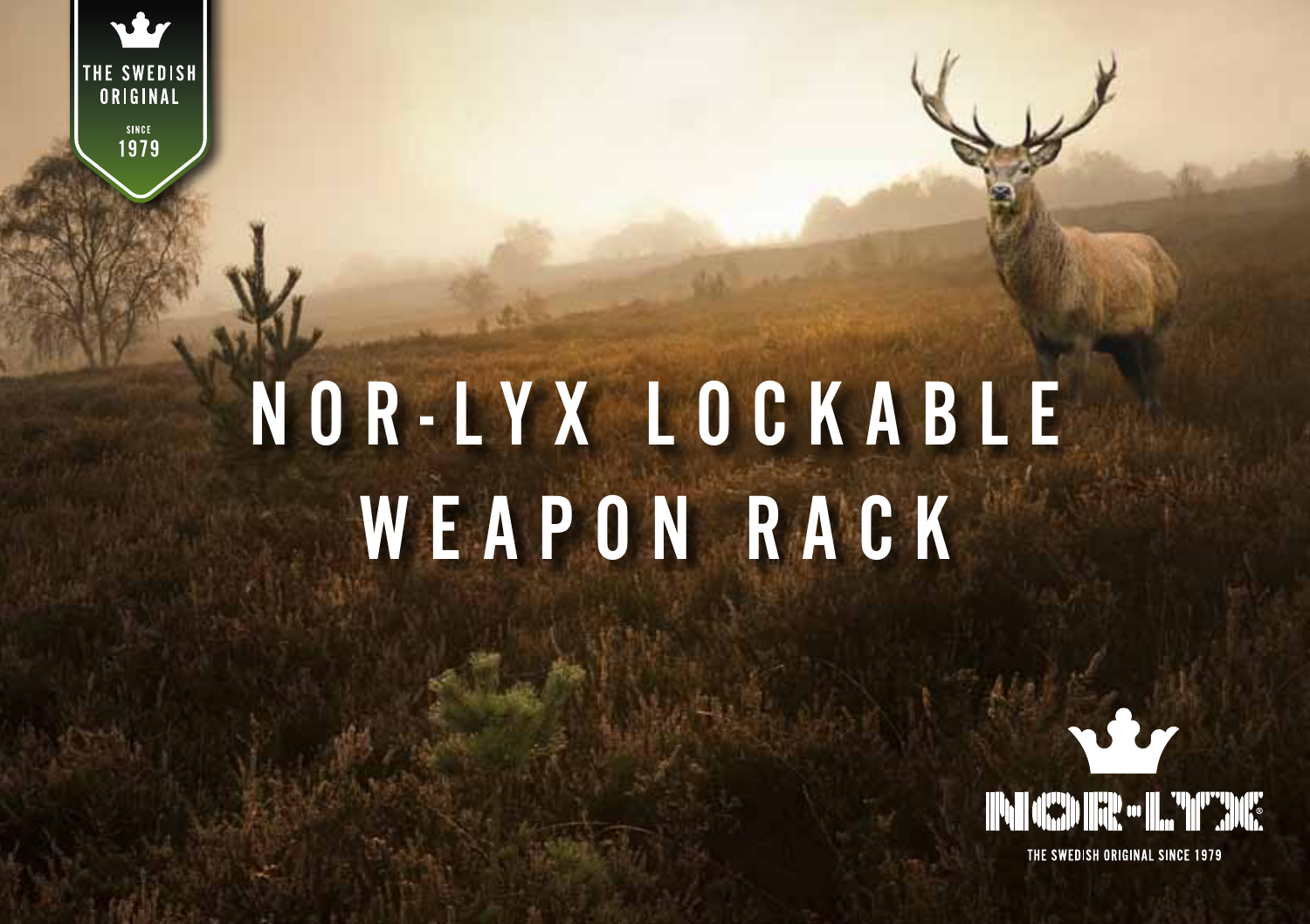#### The most elegant and secure way TO DISPLAY YOUR WEAPONS!

Follow the lead of Holland & Holland, Merkel, Sabatti, Browning, Kalashnikov, Rizzini Chapuis Armes and Sauer: use our patented NOR-LYX weapon racks to showcase your weapons.

The NOR-LYX weapon racks system is fully flexible and expandable, which means that you can use it to display a single weapon or as many as you want. The choice is yours!

> The NOR-LYX weapon rack is the safest system to store or display weapons at home as well as at public areas and trade fairs.

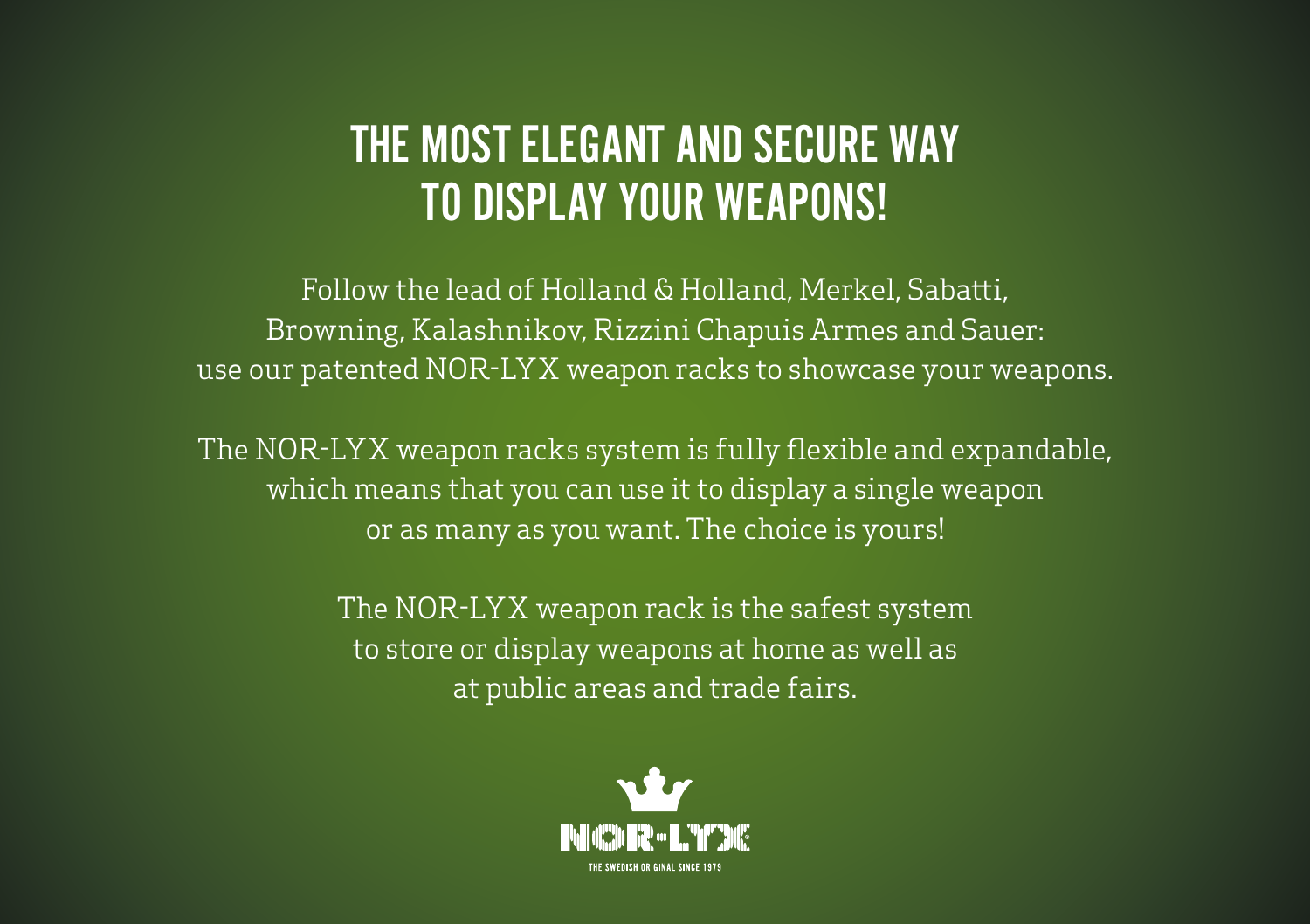

nor-lyx wr1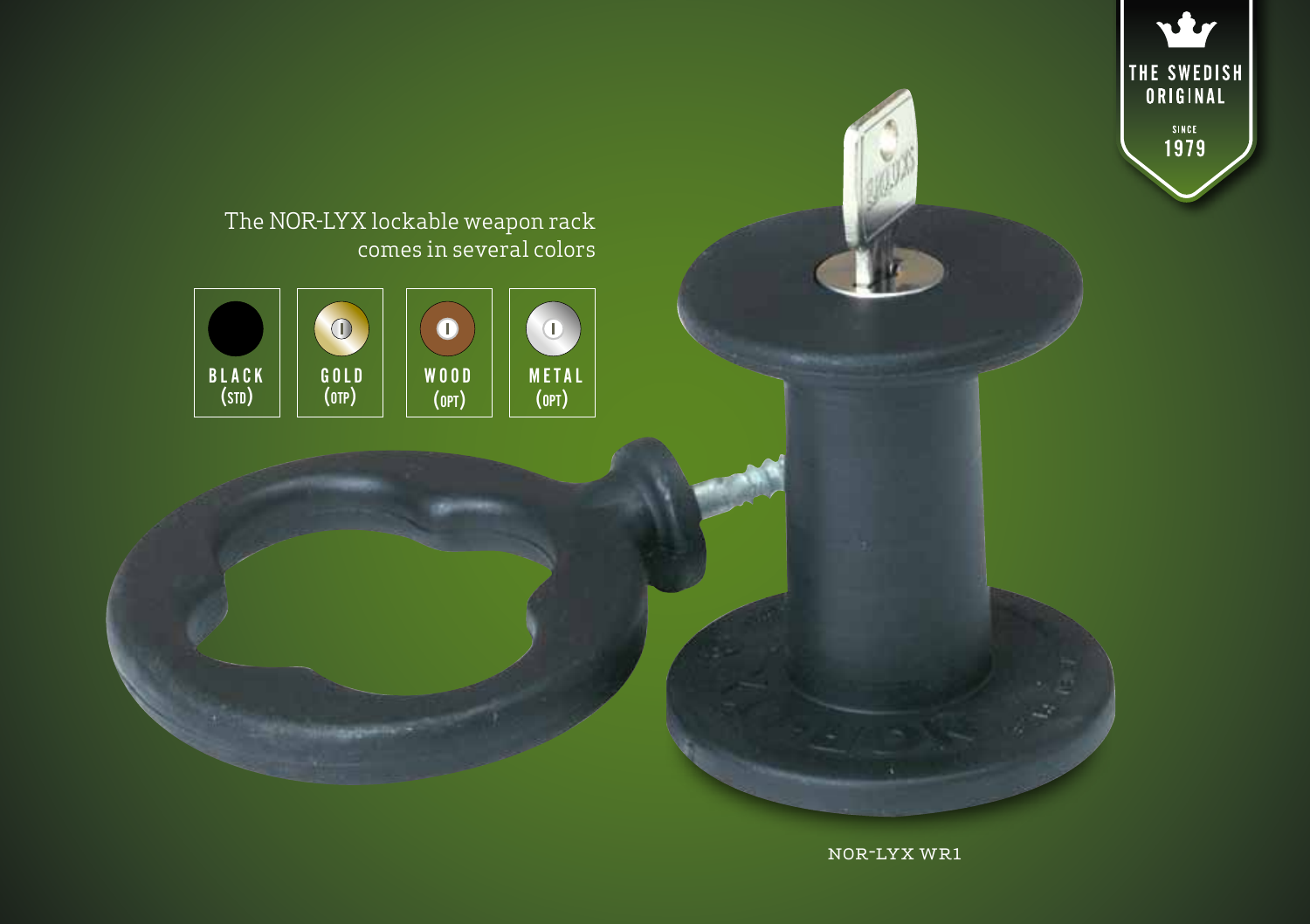



nor-lyx wr5

With a NOR-LYX lockable weapon rack you can display your rifles in a secure manner regardless of whether they have long or short barrels. You can be creative when positioning your weapons and showcase as many weapons as you want.

The holder is made of steel with a synthentic cover. If you buy several holders, they can be combined and locked with the same key. The covered assembly board comes with two inherited keys.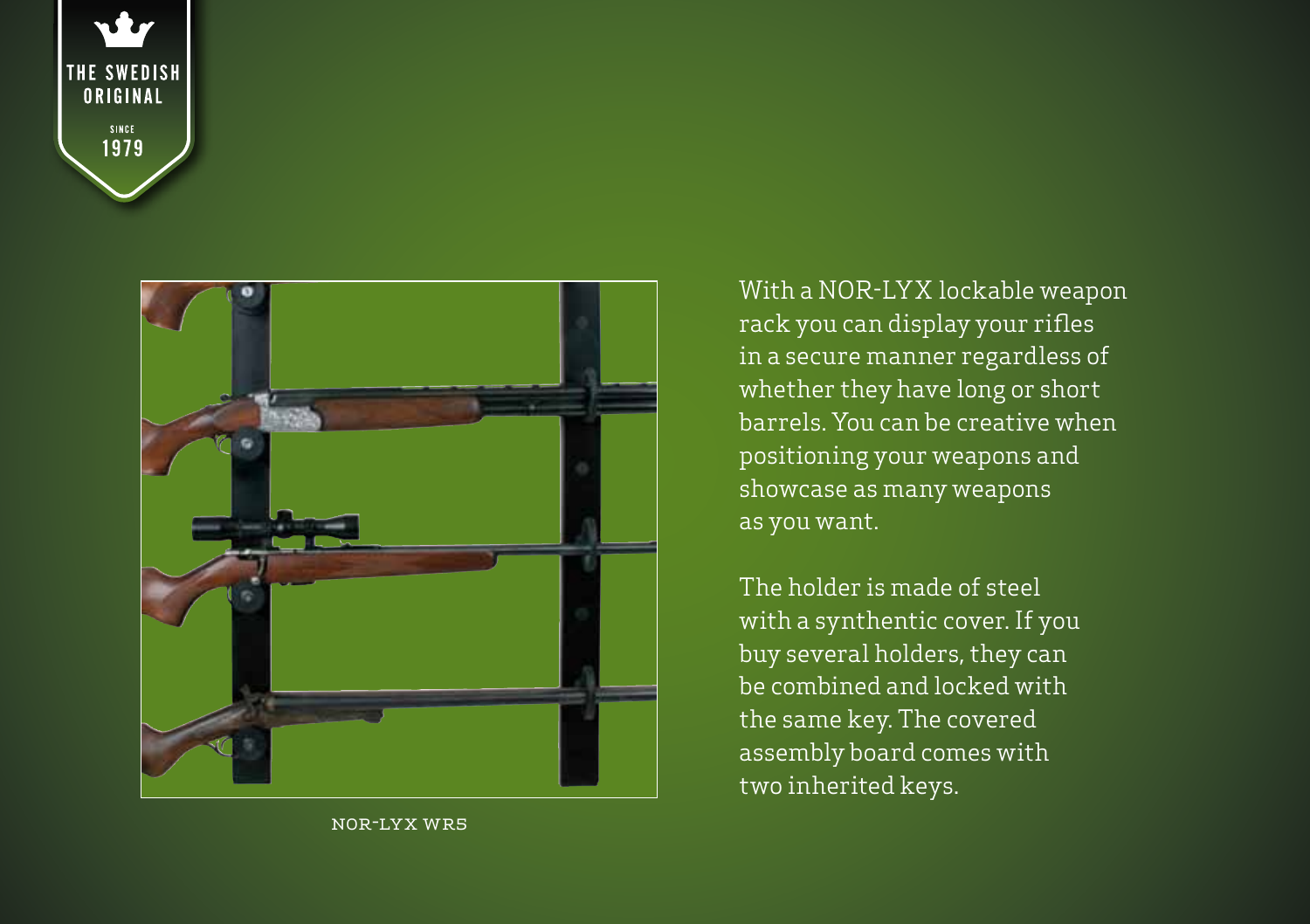

### **BE CREATIVE!**

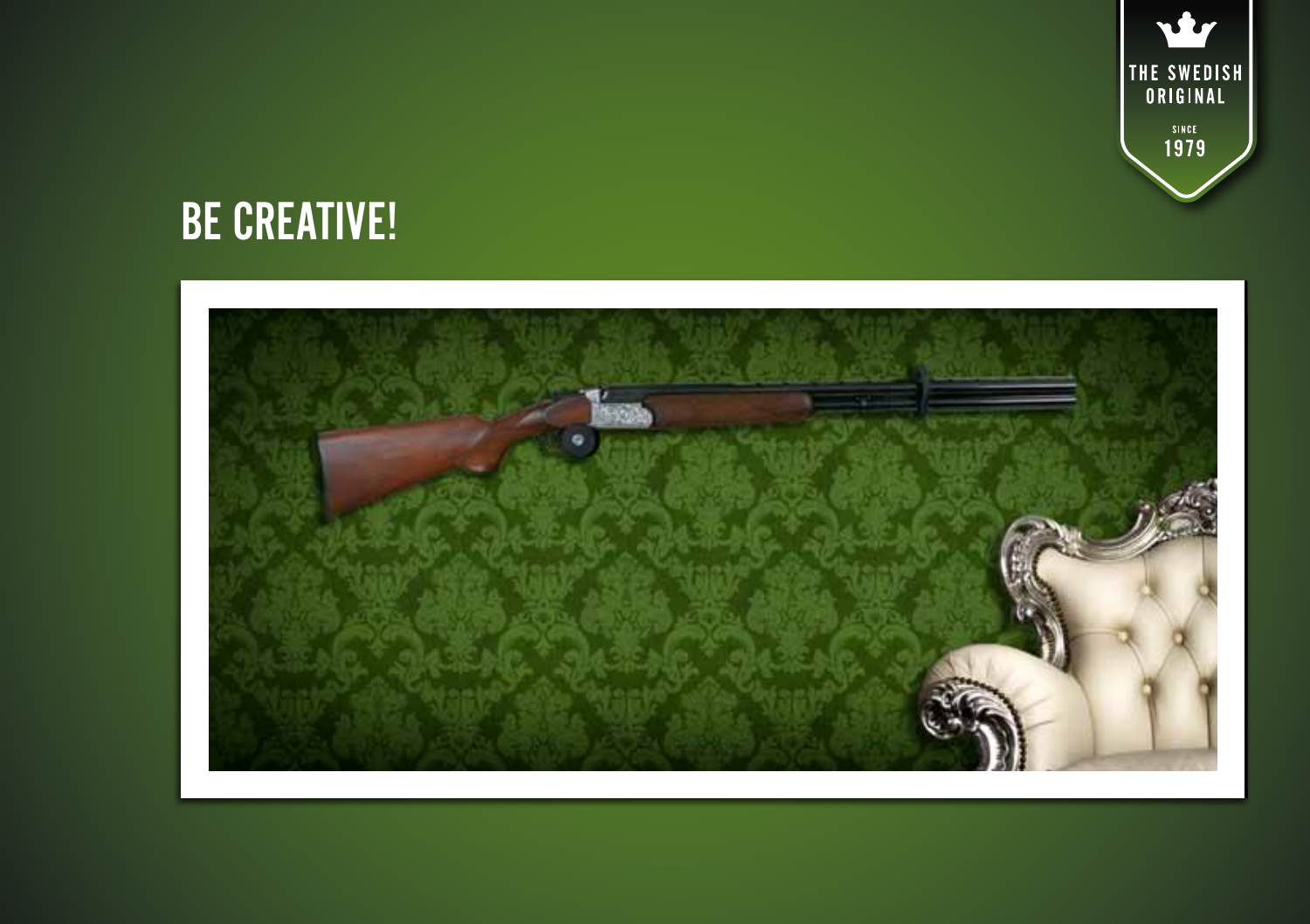

SINCE<br>1979

*"I protect my rifles with Nor-Lyx – I'm safe."*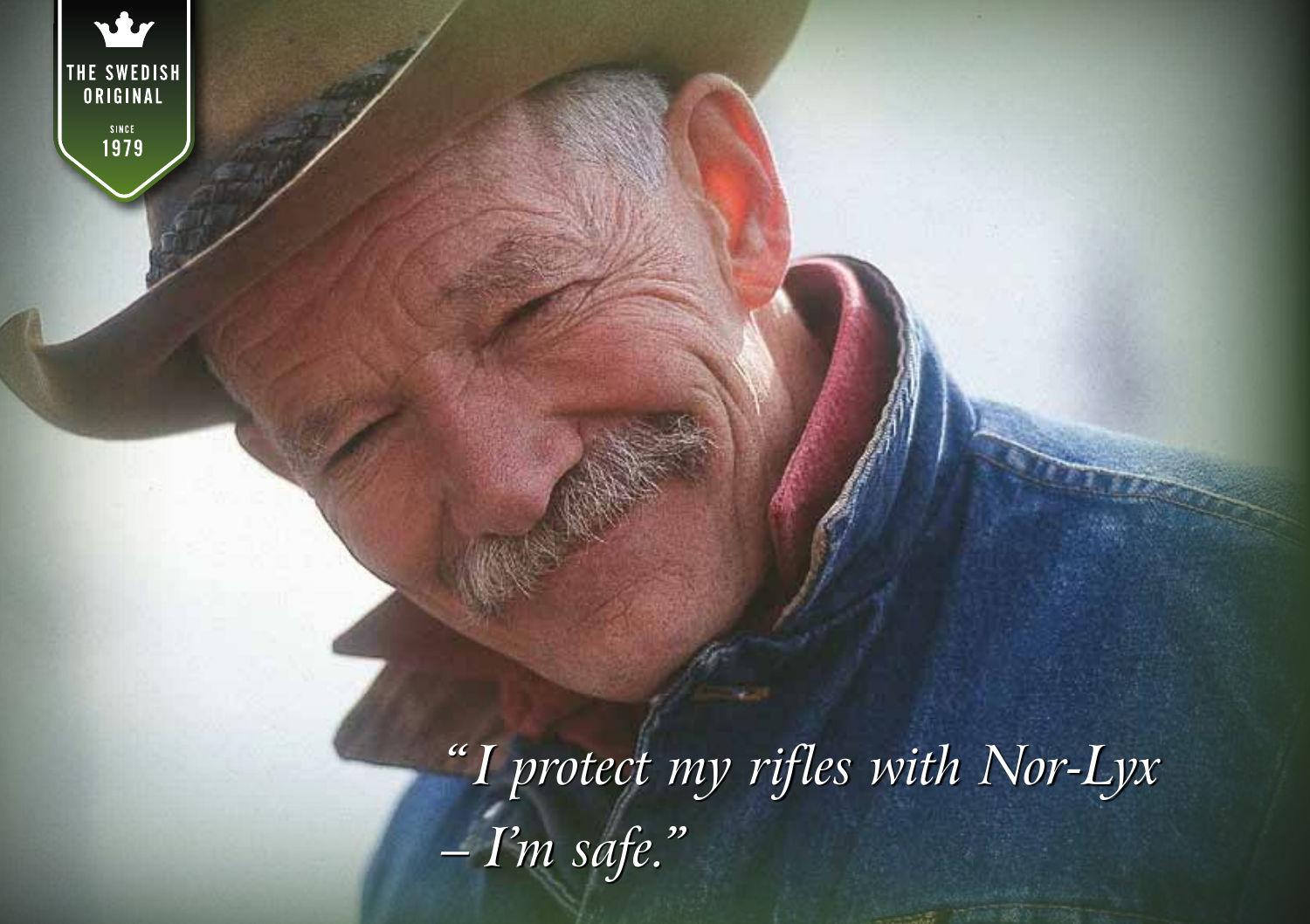## **WEAPON RACKS ALL OVER THE WORLD**

**NORMAN LO** 

 $250$ 

NOR-LYX LOCKABLE WEAPON RACK

> **I'd CD Re L PETITE** THE SWEDISH ORIGINAL SINCE 1979

**viv** 

THE SWEDISH<br>| ORIGINAL

SINCE<br>1979